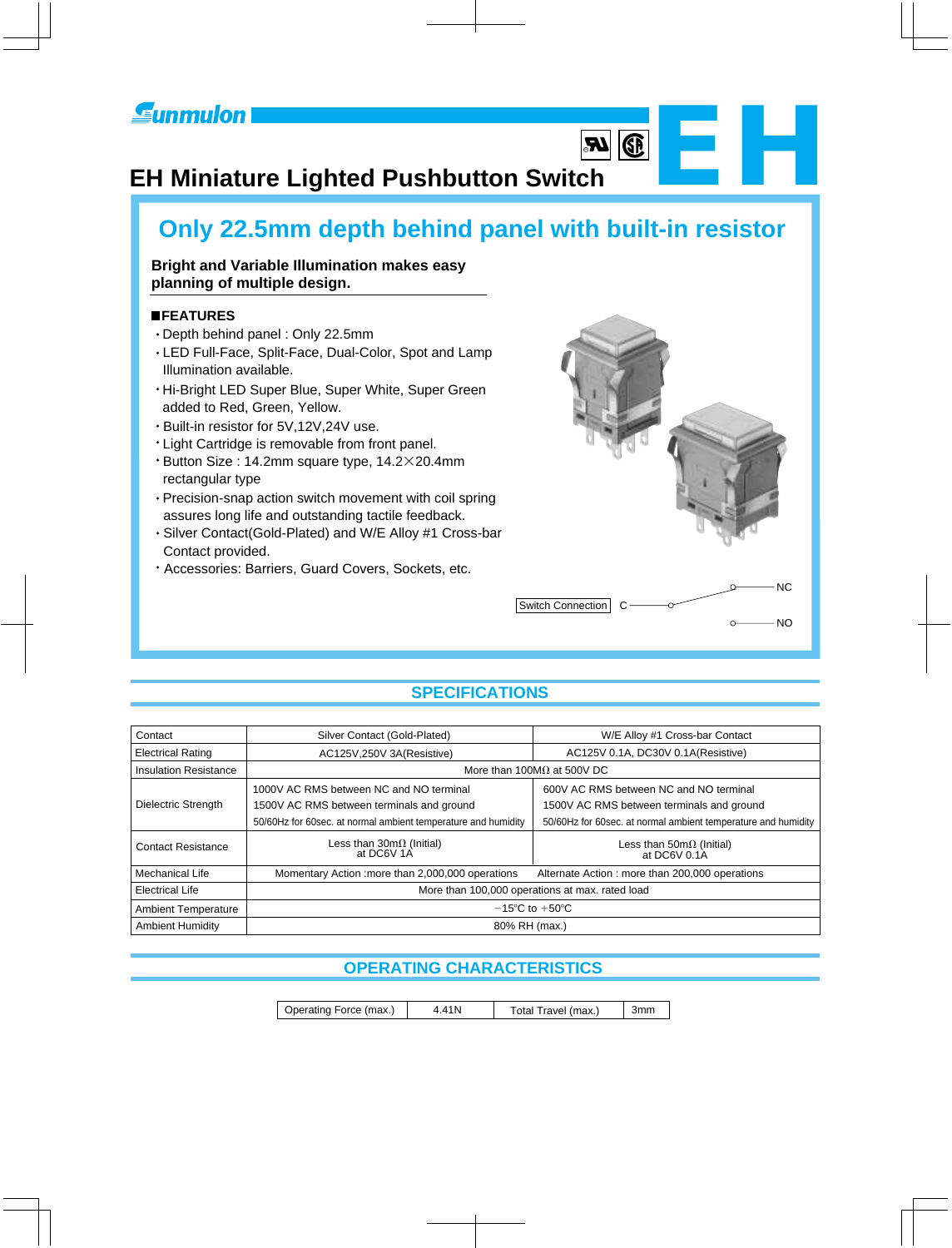**Gunmulon** 

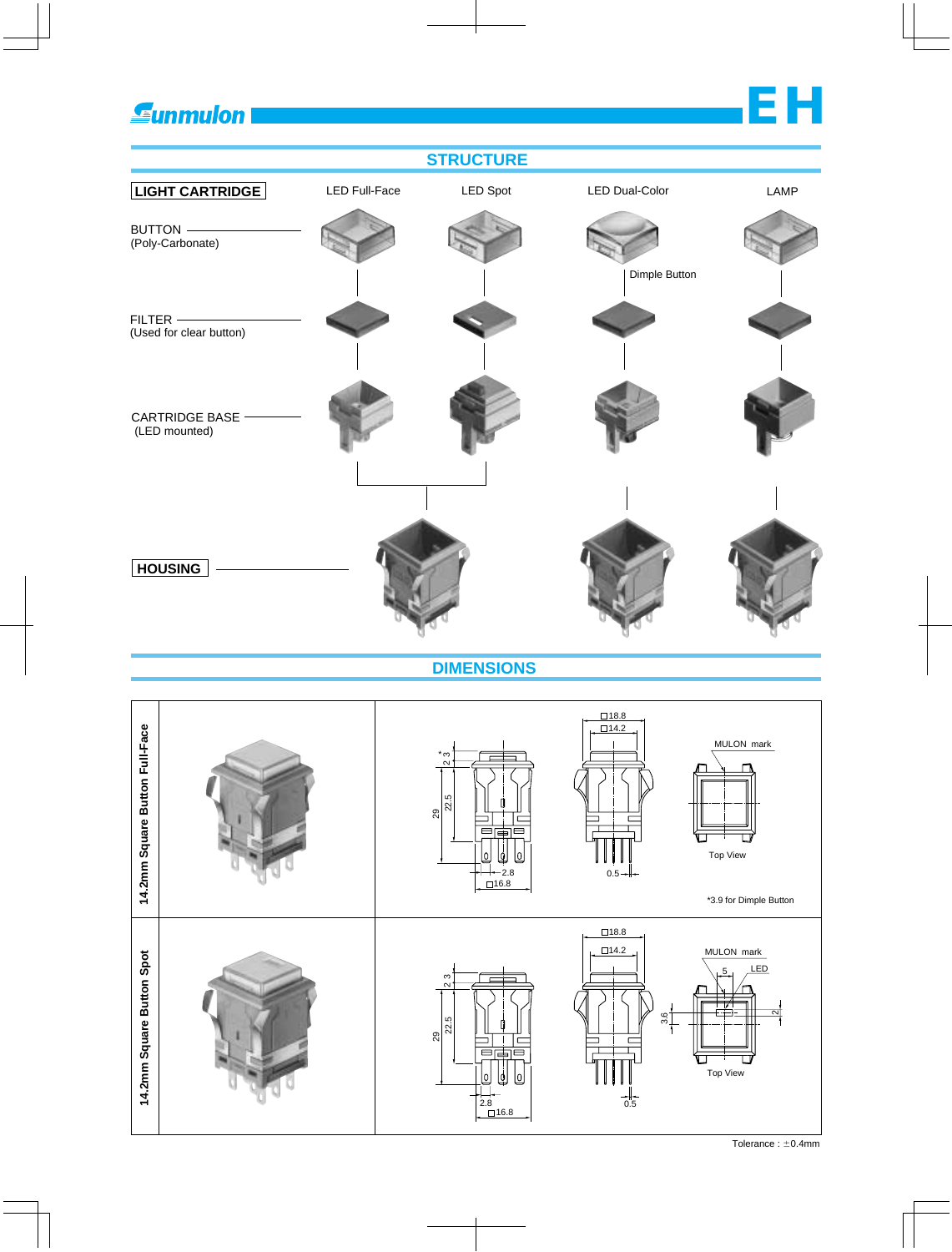

## **DIMENSIONS**



## **INTERNAL CONNECTION ARRANGEMENTS**



Tolerance:  $\pm$ 0.4mm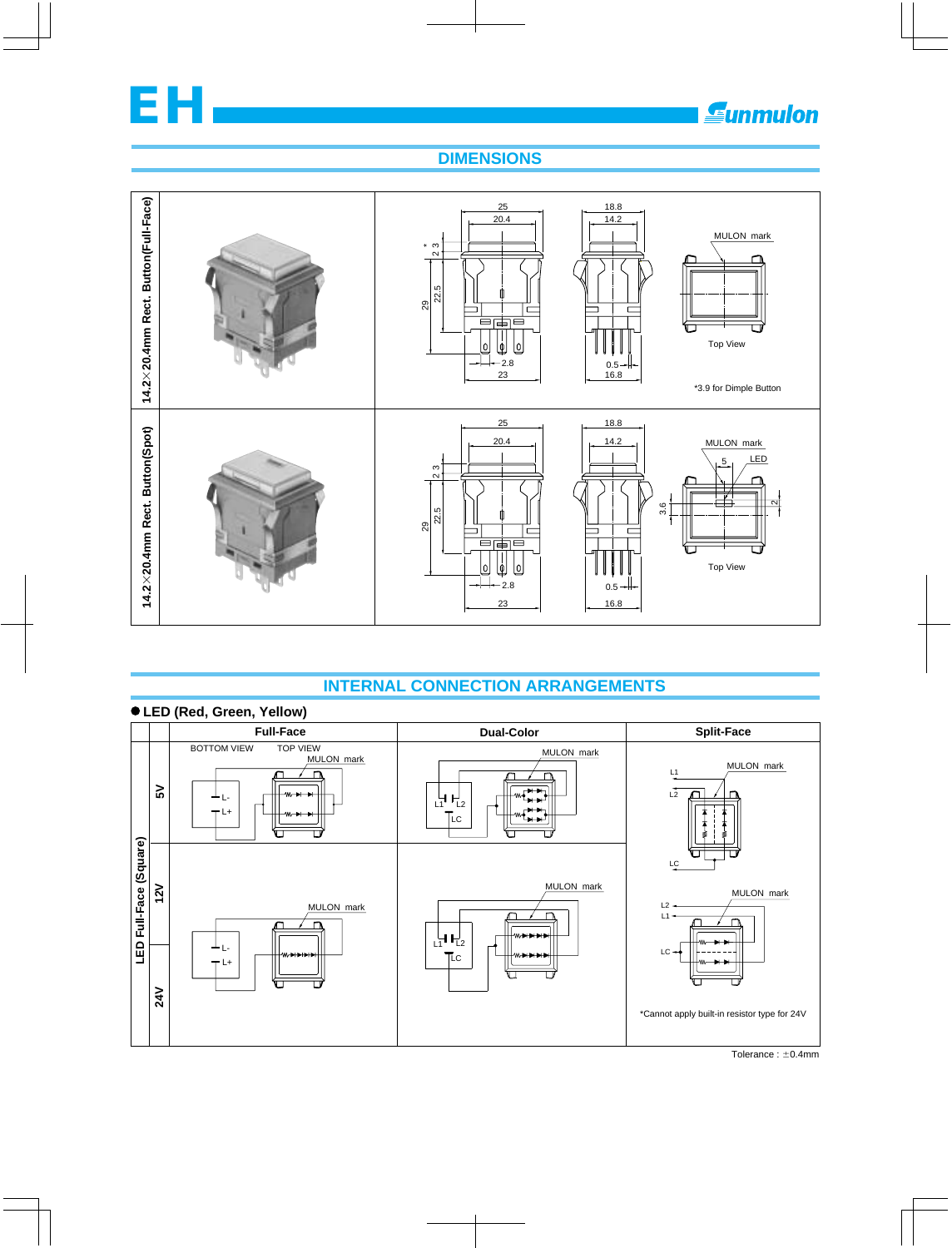

**EH**

MULON mark

## **LED (Red, Green, Yellow)**





## **LED Spot (Square, Rectangular) LAMP (Square, Rectangular)**

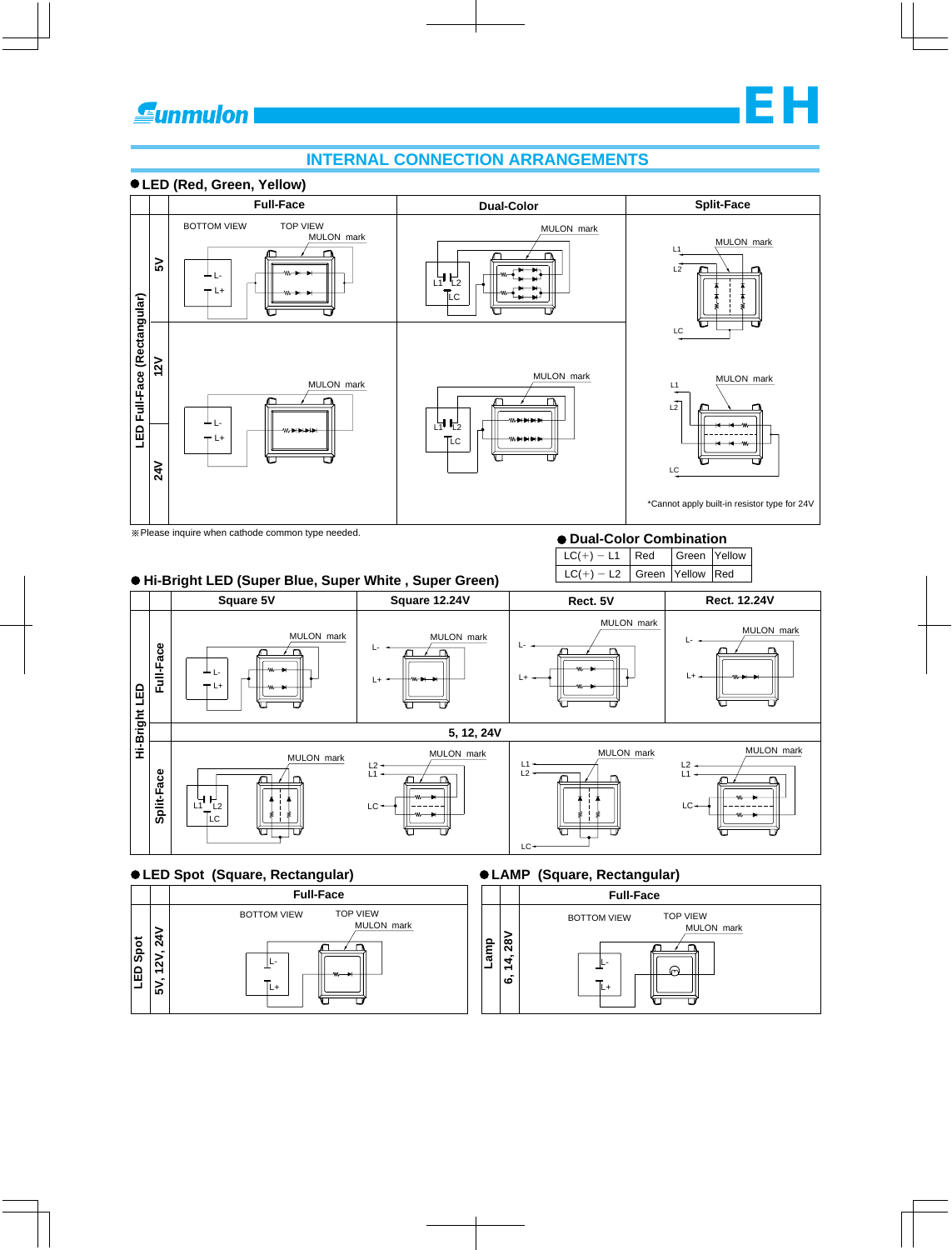

## **TERMINALS**

### **TERMINALS LAYOUT (Square, Rectangular)**



## **TERMINAL SHAPE**

#### **TERMINAL SHAPE**



#110 TAB Soldering Terminal

## **LED DATA**

Red=R, Yellow=Y, Green=G , Super Blue=SB, Super White=SW, Super Green=SG

## **LED RATINGS**

|                       | Full-face |   | Dual-Color |     | Split-Face          |    | Hi-Bright Full-face Split-Face |              | Spot                |    |  |
|-----------------------|-----------|---|------------|-----|---------------------|----|--------------------------------|--------------|---------------------|----|--|
|                       |           |   |            |     | Current Rating (mA) |    |                                |              | Current Rating (mA) |    |  |
| DC Supply Voltage (V) | R         | G | Y          | R   | G                   | Υ  | SB, SW                         | SG           |                     |    |  |
|                       |           |   |            |     |                     |    |                                |              | R                   | 5  |  |
| $5(\pm 5\%)$          | 30        |   |            |     |                     | 32 | 16                             | G            | 20                  |    |  |
|                       |           |   | 15         |     |                     |    |                                | $\checkmark$ | 10                  |    |  |
|                       |           |   |            |     | 16                  | 8  | R                              | 5            |                     |    |  |
| $12(\pm 5\%)$         | 15        | G |            |     |                     |    | 20                             |              |                     |    |  |
|                       |           |   |            |     |                     |    |                                |              | $\checkmark$        | 10 |  |
|                       |           |   |            | Nil |                     | 8  |                                | R            | 5                   |    |  |
| $24(\pm 5\%)$         |           | 9 |            |     |                     |    |                                | G            | 20                  |    |  |
|                       |           |   |            |     |                     |    |                                |              | $\checkmark$        | 10 |  |

#### **EXTERNAL RESISTOR**

Switches are normally fitted with internal resistors to operate on 5,12,24V DC supply. In case of non-resistor type, suitable external current limiting resistors must be installed as shown by the table and formula.

|                                                           |                                       | Full-Face<br>Dual-Color |                             | Split-Face             | Hi-Bright                  |               |                            | Hi-Bright Split-Face |               | Spot                   |                                                        |                |     |    |
|-----------------------------------------------------------|---------------------------------------|-------------------------|-----------------------------|------------------------|----------------------------|---------------|----------------------------|----------------------|---------------|------------------------|--------------------------------------------------------|----------------|-----|----|
|                                                           | <b>ITEM</b>                           |                         | DC5V                        | DC12V.24V DC5V.12V.24V |                            | DC5V          |                            | DC12V.24V            |               | DC5V.12V.24V           |                                                        | DC5V, 12V, 24V |     |    |
|                                                           |                                       |                         | R, G, Y                     | R, G, Y                | R, G, Y                    | <b>BW</b>     | G                          | SB, SW               | SG            | SB.SW                  | SG                                                     | R              | G   | Υ  |
|                                                           | Max. operating current IFM (mA)       |                         | 40                          | 20                     | 20                         | 50            | 50                         | 25                   | 25            | 25                     | 25                                                     | 10             | 30  | 20 |
| DC reverse voltage VR (V)                                 |                                       | 8                       | 16                          | 8                      | 5                          | 5             | 10                         | 10                   | 5             | 5                      | 5                                                      | 5              | 4   |    |
| Forward voltage VF (V)                                    |                                       | 4                       | 8                           | 4                      | 3.6                        | 3.5           | 7.2                        |                      | 3.6           | 3.5                    | 1.9                                                    | 2.1            | 1.9 |    |
|                                                           | Recommended operating current IF (mA) |                         | 30                          | 15                     | 15                         | 32            | 16                         | 16                   | 8             | 16                     | 8                                                      | 5              | 20  | 10 |
| Current Reduced Factor (Over 25°C<br>working Temperature) |                                       | 0.66<br>mA/°C           | 0.33<br>$mA$ <sup>°</sup> C |                        | 1.6<br>$mA$ <sup>o</sup> C |               | 0.4<br>$mA$ <sup>°</sup> C |                      | 0.13<br>mA/°C | 0.4<br>$Im A^{\circ}C$ | 0.26<br>$\mathsf{Im} \mathsf{A} \mathsf{P} \mathsf{C}$ |                |     |    |
| Pulse Width PW $(\mu S)$                                  |                                       |                         | 100                         |                        |                            | $\leq 104$    |                            |                      |               | 100                    |                                                        |                |     |    |
| Pulse<br>Lighting                                         | Duty Ratio D <sub>R</sub>             |                         |                             | $10^{-1}$              |                            |               |                            |                      |               |                        |                                                        |                |     |    |
|                                                           | <b>IFM</b>                            | (mA)                    |                             | 120                    | 120                        |               |                            | 80                   |               | 80                     |                                                        |                | 50  |    |
|                                                           | Wiring diagram                        |                         | Fig. 1                      | Fig. 2                 | Fig. $2$                   | <b>Fig. 1</b> |                            | Fig. 2               |               | Fig. 1                 |                                                        |                |     |    |



The value of the series resistor can be determined by the formula:

 $R = \frac{Vcc - VF}{I}$ IF

IF: Forward Current With Guard Cover VF: Forward Voltage Vcc: Supply Voltage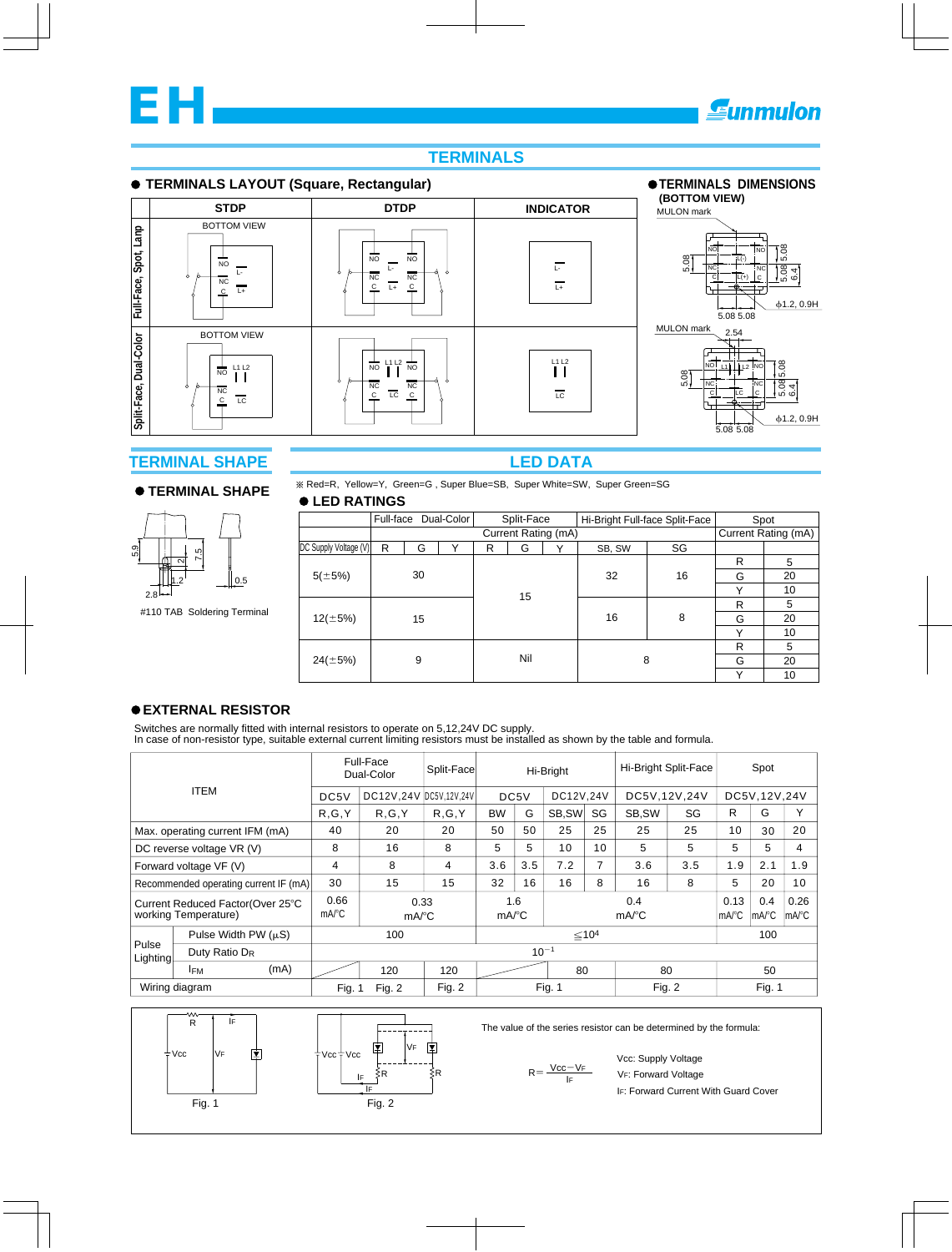

## **LAMP DATA**

#### **LAMP RATING**

| DC Supply Voltage (V)<br>Current Rating (mA) |     | Life $(H)$        | Temperature                                  |  |  |
|----------------------------------------------|-----|-------------------|----------------------------------------------|--|--|
|                                              | 200 |                   |                                              |  |  |
| 14                                           | 80  | 5000<br>(Average) | Less than $50^{\circ}$ C<br>(Button surface) |  |  |
| 28                                           | 40  |                   |                                              |  |  |

Lamp Life is subject to AC use. In case of DC use, approximately 2500H.

## **Panel Layout/Panel Cut Dimensions**

#### **14.2mm Square**



Converting horizontally mounting switch to vertically mounting, just rotate retaining clip 90° for square type.<br>And in case of rectangular type, 2pcs. of Long version retaining clips are necessary.

n : number of switches Tolerance :  $\pm$ 0.4mm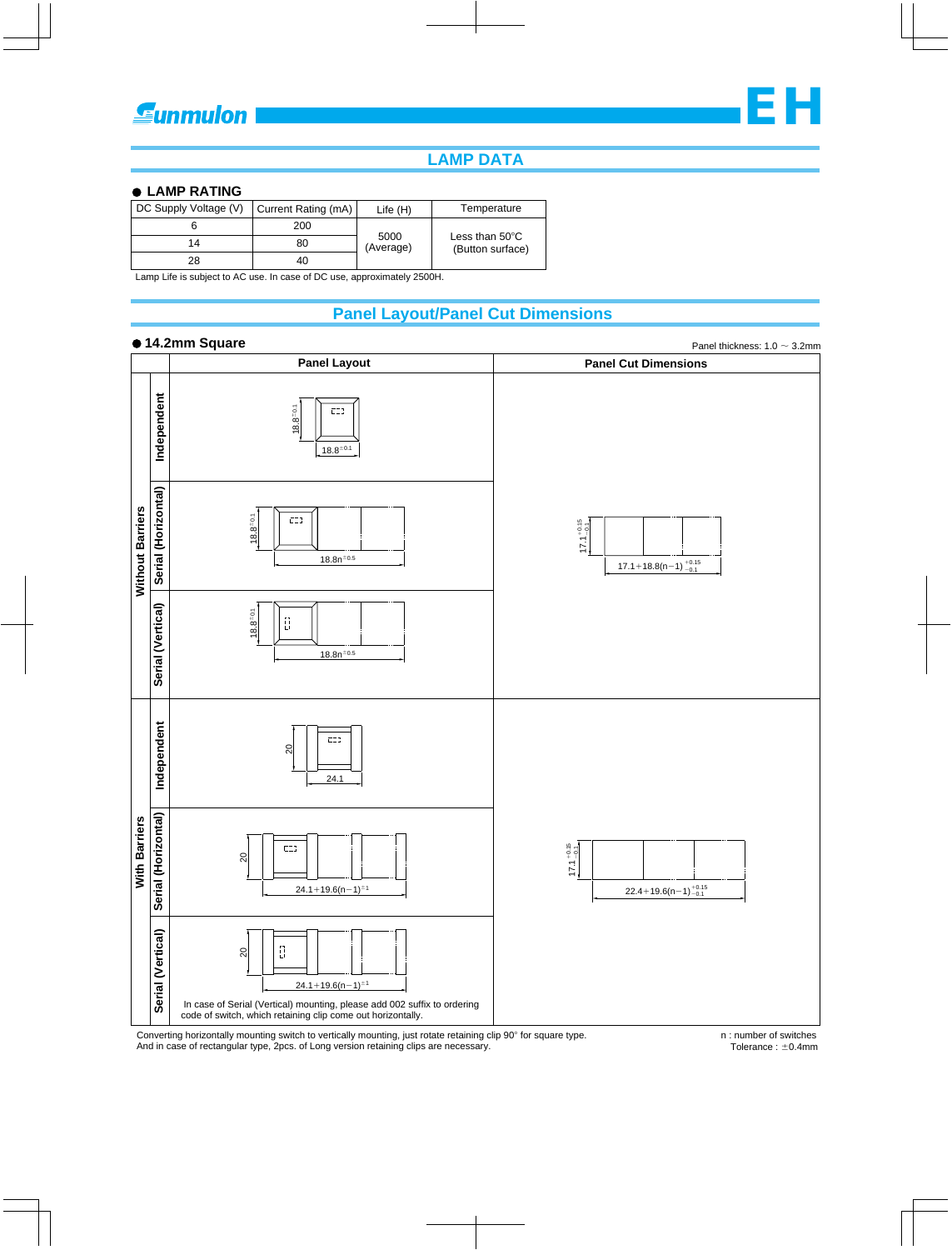

## Sunmulon

## **Panel Layout / Panel Cut Dimensions**



**EXAMPLE CUTA Dimension should be after panel paintings.** 

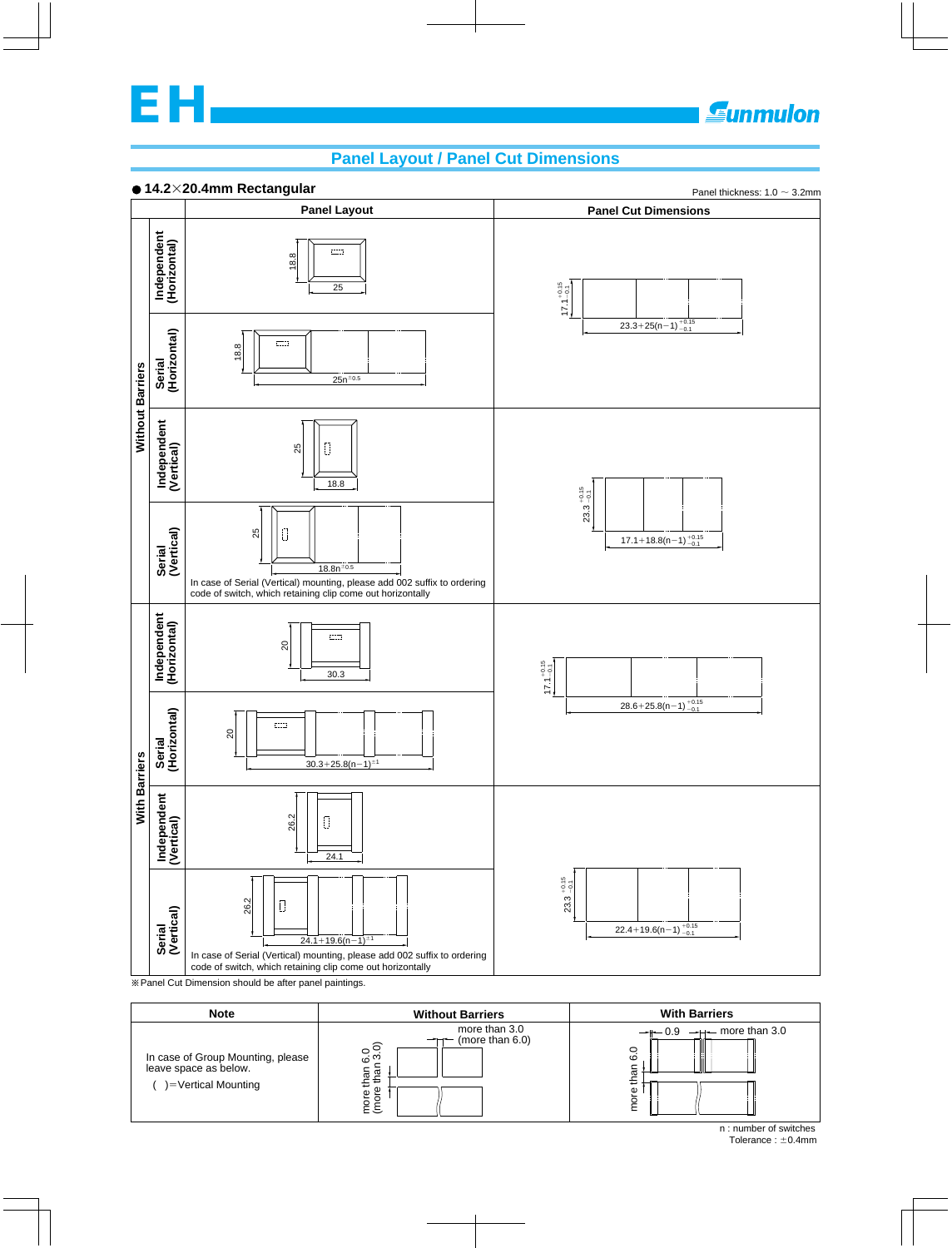## **Eunmulon**



## **BARRIERS**

In case of mounting switches in series, Barriers can be used to prevent inadvertent pushing neighbor switch.

**• Short Barrier** 



Long Barrier (Rectangular, Longer Side)



| PART NO. |                             |                           |  |  |  |
|----------|-----------------------------|---------------------------|--|--|--|
| Color    | <b>Short Center Barrier</b> | <b>Short Side Barrier</b> |  |  |  |
| Black    | EH-1084-K                   | EH-1085-K                 |  |  |  |
| Grav     | EH-1084-H                   | EH-1085-H                 |  |  |  |

**EH**

| PART NO.     |                     |                   |  |  |  |
|--------------|---------------------|-------------------|--|--|--|
| Color        | Long Center Barrier | Long Side Barrier |  |  |  |
| <b>Black</b> | EH-1086-K           | EH-1087-K         |  |  |  |
| Grav         | EH-1086-H           | EH-1087-H         |  |  |  |

#### **GUARD COVER**

 Guard Cover prevents inadvertent and unintentional operations. In EH series Guard Cover should be used with Side /Center Barriers for Guard Cover. Panel cut-out dimension is same as "with barrier". Cannot be used for Dimple Button.

- ●14.2mm Square
	- $14.2\times 20.4$ mm Rectangular

 $2^{2}$ 

1





Center Barrier for Guard Cover

೫

16.8



 $o_{\phi}$ 

र<br>6.



22.8

Side Barrier for Guard Cover

| PART NO. |         |  |  |  |
|----------|---------|--|--|--|
| Square   | EH-1080 |  |  |  |
| Rect.    | EH-1081 |  |  |  |

 $*$  The cover to be opened 180 $^{\circ}$  and returned by spring force. (Square) \* The cover to be opened 90° and returned by spring force. (Rectangular)

| PART NO. |                                       |                              |  |  |  |
|----------|---------------------------------------|------------------------------|--|--|--|
| Color    | <b>Center Barrier for Guard Cover</b> | Side Barrier for Guard Cover |  |  |  |
| Black    | EH-1091-K                             | EH-1092-K                    |  |  |  |
| Gray     | EH-1091-H                             | EH-1092-H                    |  |  |  |

ঞ<br>ব  $2^{6}$ 24.9 PART NO<br>
THE Square 14.2×20.4mm Re<br>
DH-361 EH-1083  $25$ ३०., 14.2mm Square 14.2×20.4mm Rectangular PART NO  $\bullet$  14.2mm Square  $\bullet$  14.2×20.4mm Rectangular  $\bullet$  Panel Cut Dimensions

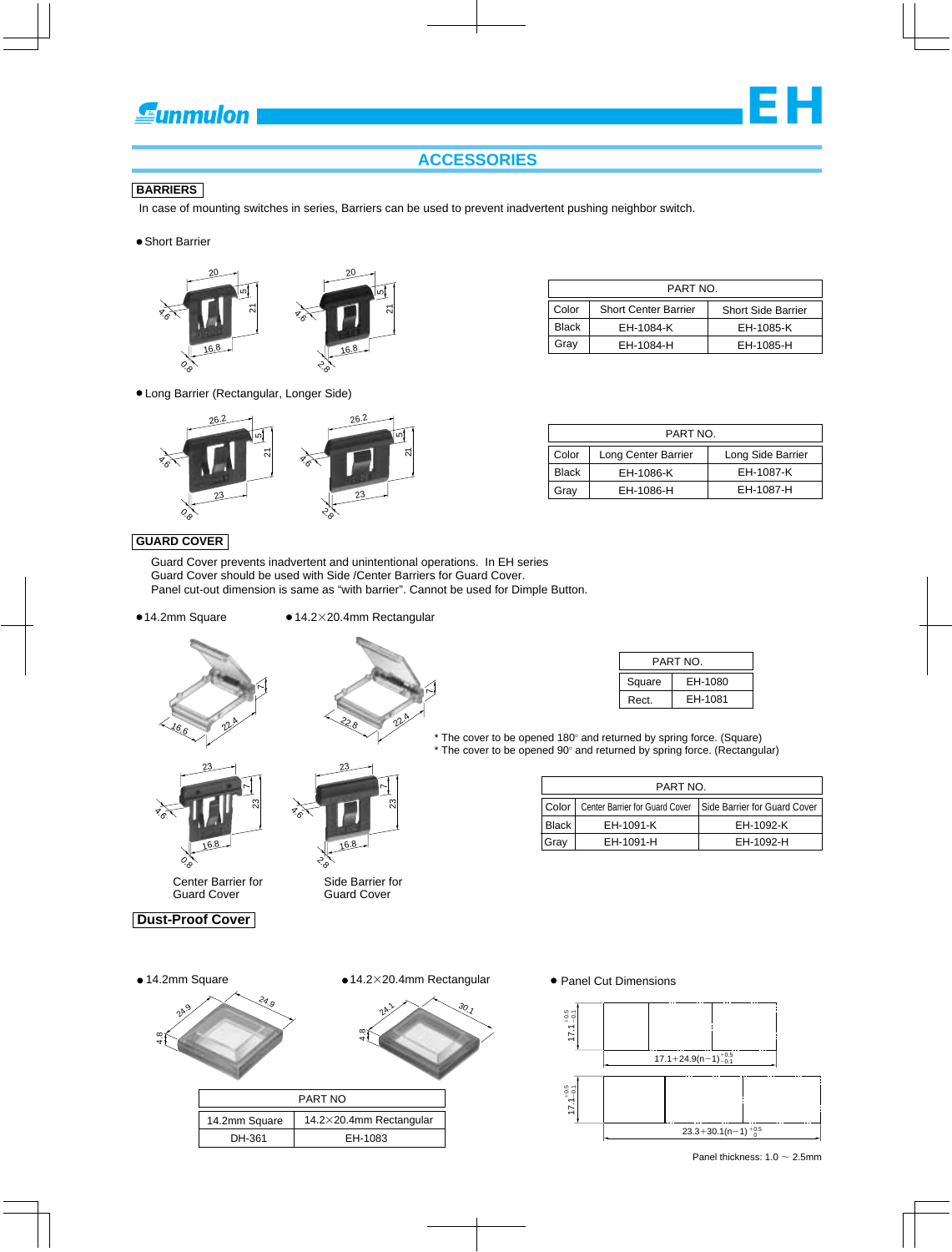

## **ACCESSORIES**

## **SOCKET**

For easy maintenance. (Can be used for both square and rectangular)



| PART No.               |                    |            |                        |  |  |  |
|------------------------|--------------------|------------|------------------------|--|--|--|
| Application            | Resistance         | Part No.   | Note                   |  |  |  |
| Full-Face, Spot, Lamp  | $0\Omega$          | EH-1088-1  | Use for built-in       |  |  |  |
| Split-Face, Dual-Color | $\Omega$           | EH-1088-2  | resistor type          |  |  |  |
| Split-Face 12V         | $510\Omega$ 1/4W   | EH-3210-2A |                        |  |  |  |
| Split-Face 24V         | 1.3k $\Omega$ 1/2W | EH-3210-2B | Use for non-resistor   |  |  |  |
| Dual-Color 5V          | $36\Omega$ 1/4W    | EH-3210-2C | type                   |  |  |  |
| Dual-Color 12V         | $270\Omega$ 1/4W   | EH-3210-2D | *Simultaneous lighting |  |  |  |
| Dual-Color 24V         | $1.1k\Omega$ 1/2W  | EH-3210-2E | is possible.           |  |  |  |

## **MATRIX FITTING FRAME**

●14.2mm Square





|                           | 14.2mm Square                                                        | 14.2 $\times$ 20.2mm Rectangular       | Color        | 14.2mm Squa                                                                                         |
|---------------------------|----------------------------------------------------------------------|----------------------------------------|--------------|-----------------------------------------------------------------------------------------------------|
|                           | $(18.9n+4.6)^{\pm0.2}$                                               | $(25.1n+4.6)^{\pm0.2}$                 | <b>Black</b> | EH-1610-K                                                                                           |
|                           |                                                                      |                                        | Gray         | EH-1610-H                                                                                           |
| Dimensions<br>ļڱ<br>Panel | $\frac{2}{3}$<br>ର<br>C<br>∞<br>$\infty$<br>$\overline{\phantom{0}}$ | $\widehat{\mathcal{N}}$<br>ぁ<br>∞<br>こ |              | $\Box$ = number of switch<br>n: number of switche<br>m: number of switche<br>Panel thickness: 1.0 - |







#### $\sim$ H  $\mathbf{H}$  $\Diamond$  $\Diamond$  $\Diamond$ 17.6

| Color        |                        | 14.2mm Square   $14.2 \times 20.2$ mm Rectangular |
|--------------|------------------------|---------------------------------------------------|
| <b>Black</b> | EH-1610-K□             | $EH-1815-K$                                       |
| Gray         | EH-1610-H <sub>D</sub> | $EH-1815-H$                                       |

 $\Box$  = number of switch (1-15) Panel thickness:  $1.0 \sim 3.2$ mm n : number of switches (Horizontal) m : number of switches (Vertical)

Switch Housing MULON mark

Tolerance :  $\pm$ 0.4mm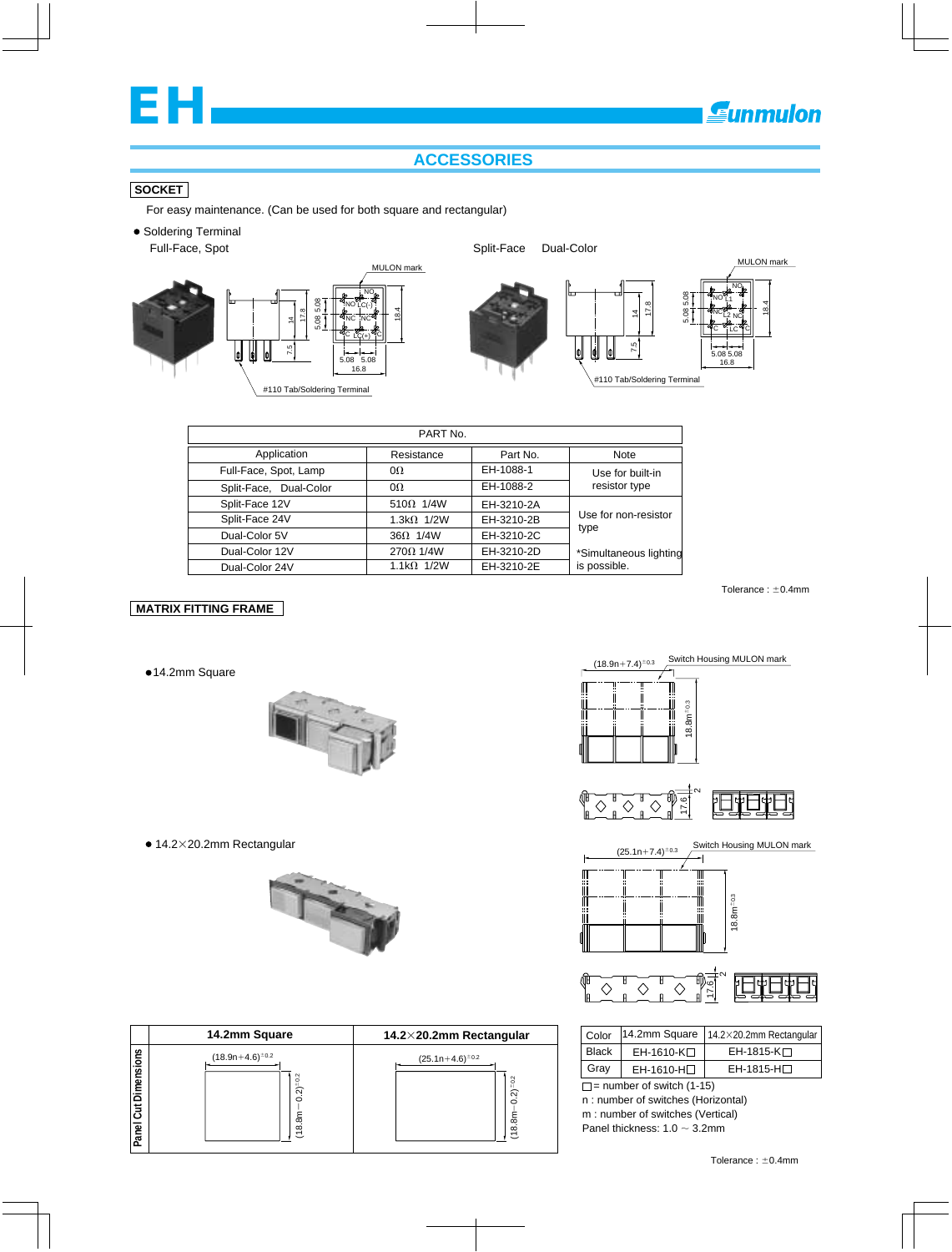## **Sunmulon**

## **FILTER DIMENSIONS**



## **REPLACEMENT PARTS**

Please order replacement parts with Part No.

## **Button/Filter for LED Illumination**

| color<br>Item                              | Red         | Green       | Yellow      | <b>Blue</b> | Milk-White  | Clear      | Dimple     |
|--------------------------------------------|-------------|-------------|-------------|-------------|-------------|------------|------------|
| 14.2mm Square Button                       | EH-1008-1LR | EH-1008-1LG | EH-1008-1LY | EH-1008-1LB | EH-1008-1LM | EH-1008-2C | EH-2374-2C |
| 14.2 $\times$ 20.4mm Rect. Button          | EH-1013-1LR | EH-1013-1LG | EH-1013-1LY | EH-1013-1LB | EH-1013-1LM | EH-1013-2C | EH-2375-2C |
| Square Full-Face Filter                    | EH-1010-LR  | EH-1010-LG  | EH-1010-LY  | EH-1010-LB  | EH-1010-LM  |            |            |
| Rect. Full-Face Filter                     | EH-1015-LR  | EH-1015-LG  | EH-1015-LY  | EH-1015-LB  | EH-1015-LM  |            |            |
| Square Split-Face Filter                   | EH-1012-LR  | EH-1012-LG  | EH-1012-LY  | EH-1012-LB  | EH-1012-LM  |            |            |
| Rect. Split-Face (horiz.)Filter            | EH-1018-LR  | EH-1018-LG  | EH-1018-LY  | EH-1018-LB  | EH-1018-LM  |            |            |
| Rect. Split-Face (vert.) Filter EH-1017-LR |             | EH-1017-LG  | EH-1017-LY  | EH-1017-LB  | EH-1017-LM  |            |            |

#### **Divider for Split-Face**

|          | Square Split-Face Rect. Split-Face(vertical) Rect. Split-Face(horizontal) |         |
|----------|---------------------------------------------------------------------------|---------|
| Part No. | EH-3182                                                                   | EH-3183 |

#### **Button/Filter for Spot**

| color<br>Item                    | Red       | Green     | Yellow    | Milk-White | White     | Blue      | <b>Black</b> | Clear     |
|----------------------------------|-----------|-----------|-----------|------------|-----------|-----------|--------------|-----------|
| 14.2mm Square Button             | EH-1009-R | EH-1009-G | EH-1009-Y | EH-1009-M  | EH-1009-W | EH-1009-B | EH-1009-K    | EH-1009-C |
| $14.2\times20.4$ mm Rect. Button | EH-1014-R | EH-1014-G | EH-1014-Y | EH-1014-M  | EH-1014-W | EH-1014-B | EH-1014-K    | EH-1014-C |
| Square Full-Face Filter          | EH-1011-R | EH-1011-G | EH-1011-Y | EH-1011-M  | EH-1011-W | EH-1011-B | EH-1011-K    |           |
| Rect. Full-Face Filter           | EH-1016-R | EH-1016-G | EH-1016-Y | EH-1016-M  | EH-1016-W | EH-1016-B | EH-1016-K    |           |

## **Button/Filter for Lamp**

| color<br>Item                    | Red       | Green     | Yellow    | Milk-White | White       | Blue        | <b>Black</b>                                                                                          | Clear |
|----------------------------------|-----------|-----------|-----------|------------|-------------|-------------|-------------------------------------------------------------------------------------------------------|-------|
| 14.2mm Square Button             |           |           |           |            |             |             | EH-1008-1R   EH-1008-1G   EH-1008-1Y   EH-1008-1M   EH-1008-1W   EH-1008-1B   EH-1008-1K   EH-1008-2C |       |
| $14.2\times20.4$ mm Rect. Button |           |           |           |            |             |             | EH-1013-1R   EH-1013-1G   EH-1013-1Y   EH-1013-1M   EH-1013-1W   EH-1013-1B   EH-1013-1K   EH-1013-2C |       |
| Square Full-Face Filter          | EH-1010-R | EH-1010-G | EH-1010-Y | EH-1010-M  | IEH-1010-W  | l EH-1010-B | EH-1010-K                                                                                             |       |
| Rect. Full-Face Filter           | EH-1015-R | EH-1015-G | EH-1015-Y | EH-1015-M  | I EH-1015-W | EH-1015-B   | EH-1015-K                                                                                             |       |

| Part No. | EH-1034-2 |
|----------|-----------|
|----------|-----------|

## ● Long Retaining Clip<br>
■ Lamp T-1 3/4 midget grooved base

| Voltage  | 6V       | 14V      | 28V      |
|----------|----------|----------|----------|
| Part No. | MU-089-1 | MU-089-2 | MU-089-3 |

Tolerance :  $\pm$ 0.4mm

**EH**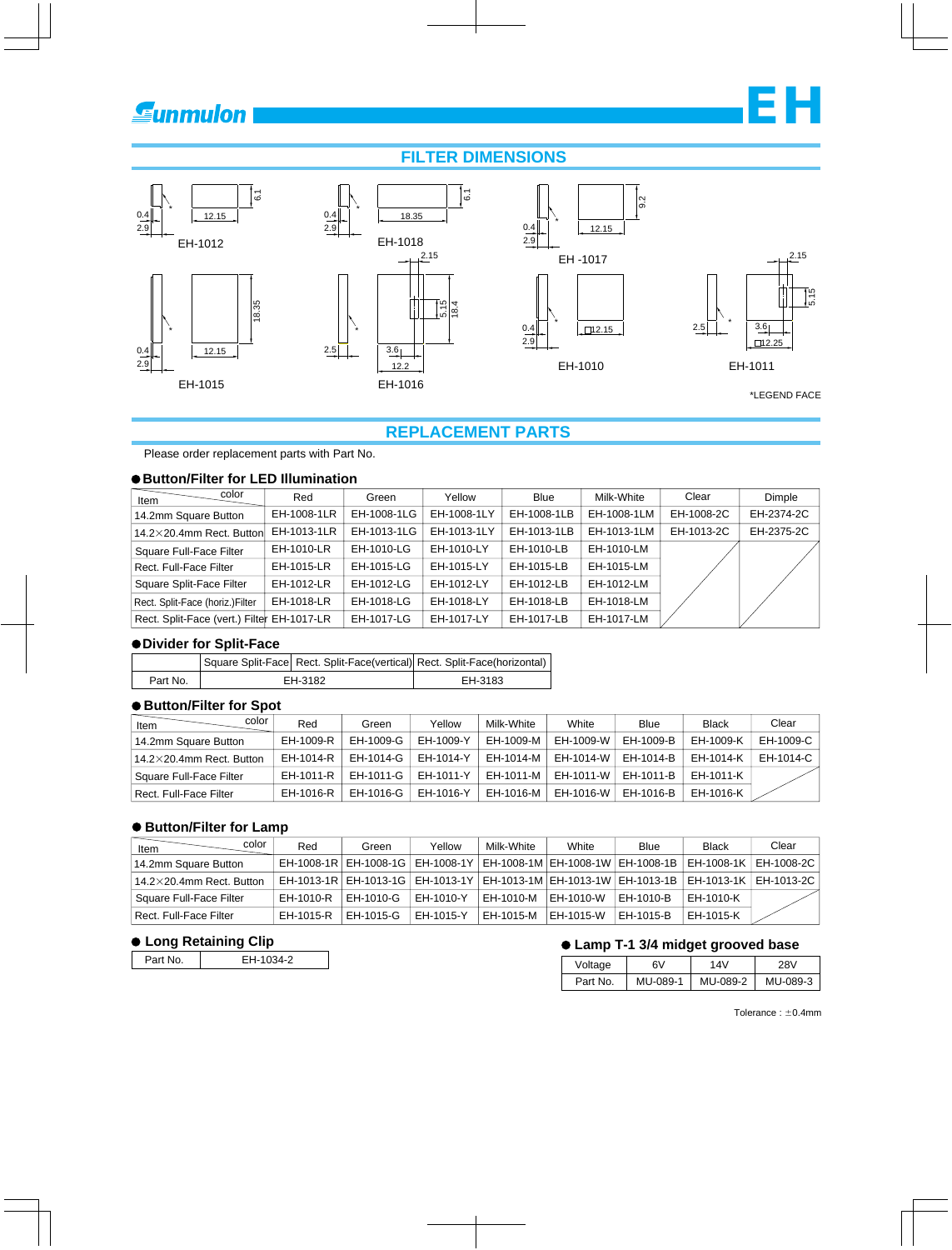

## **Gunmulon**

## **ASSEMBLY & DISASSEMBLY**

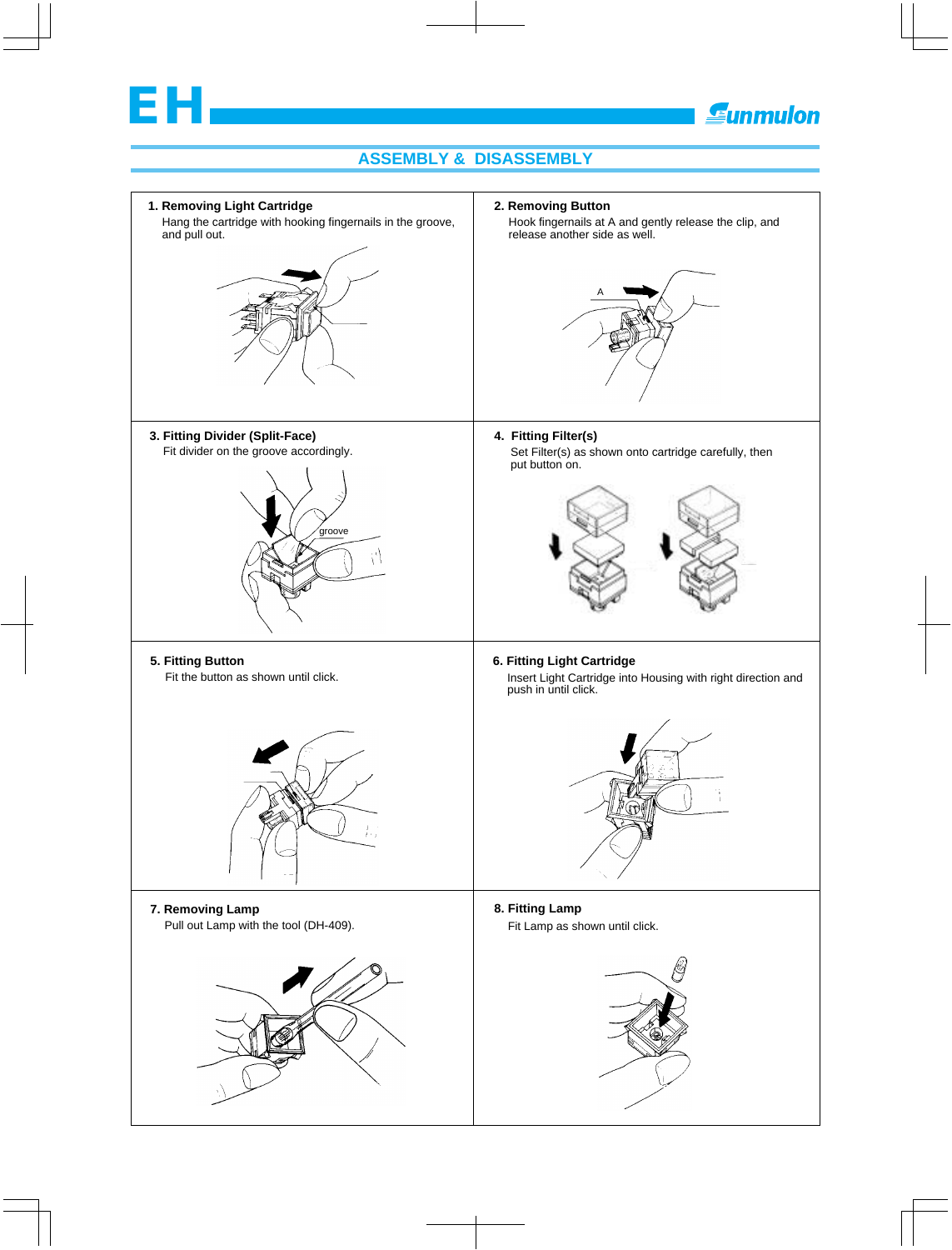

## **ASSEMBLY & DISASSEMBLY**

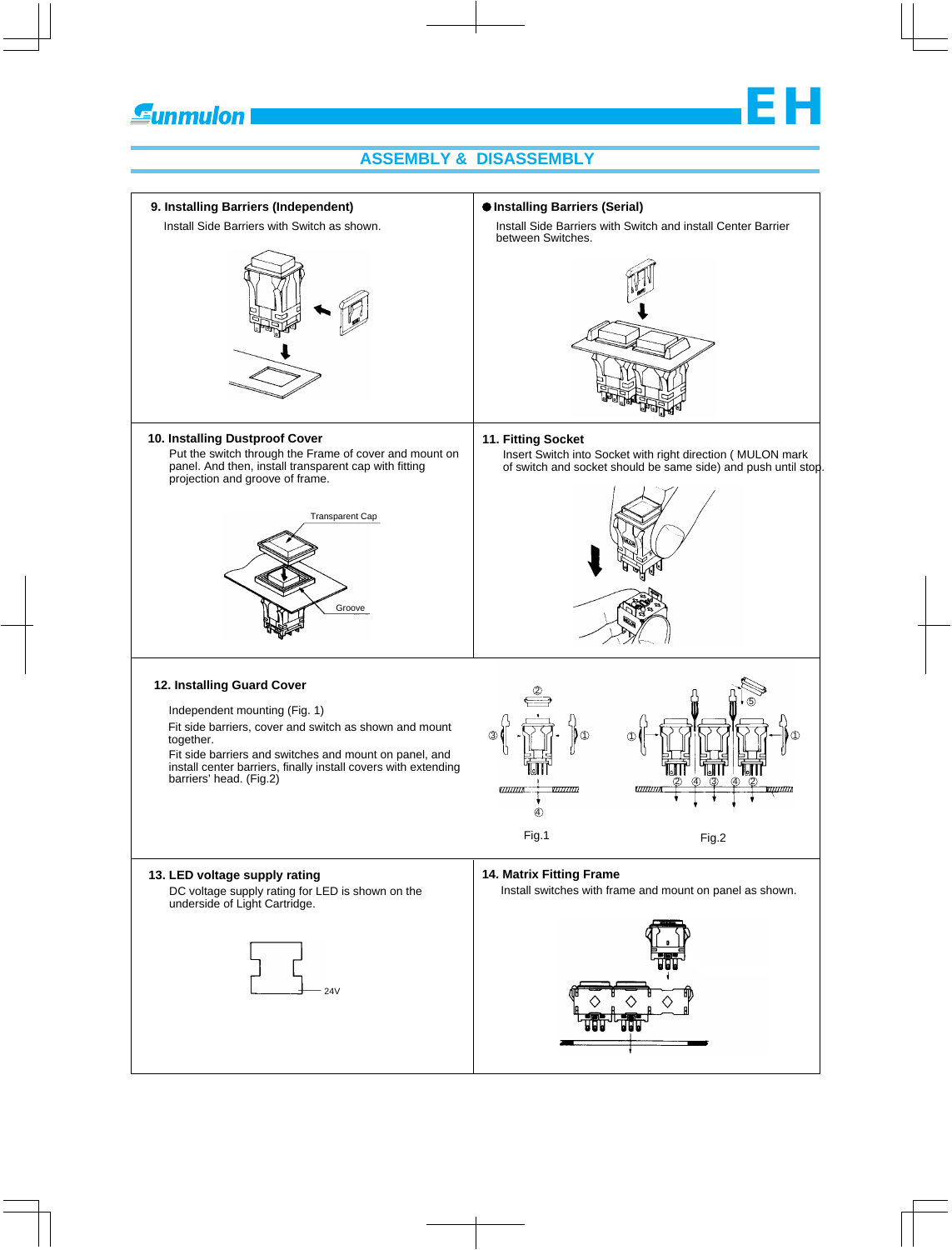# **EH**

## **ORDERING CODE**



It is impossible to do simultaneous lighting with all 5V,12V,24V. In case of simultaneous lighting , please select 4,5,6 respectively and apply external resistor 36 $\Omega$  1/4W, 270 $\Omega$  1/4W, 1.1k $\Omega$  1/2W in series or use socket (EH-3210-2C),(EH-3210-2D)(EH-3210-2E) respectively.

Even a case of "simultaneous lighting impossible", it is all right for couple of minutes. In 5V, 12V, 24V Dual-Color non resistor type, the circuit is different.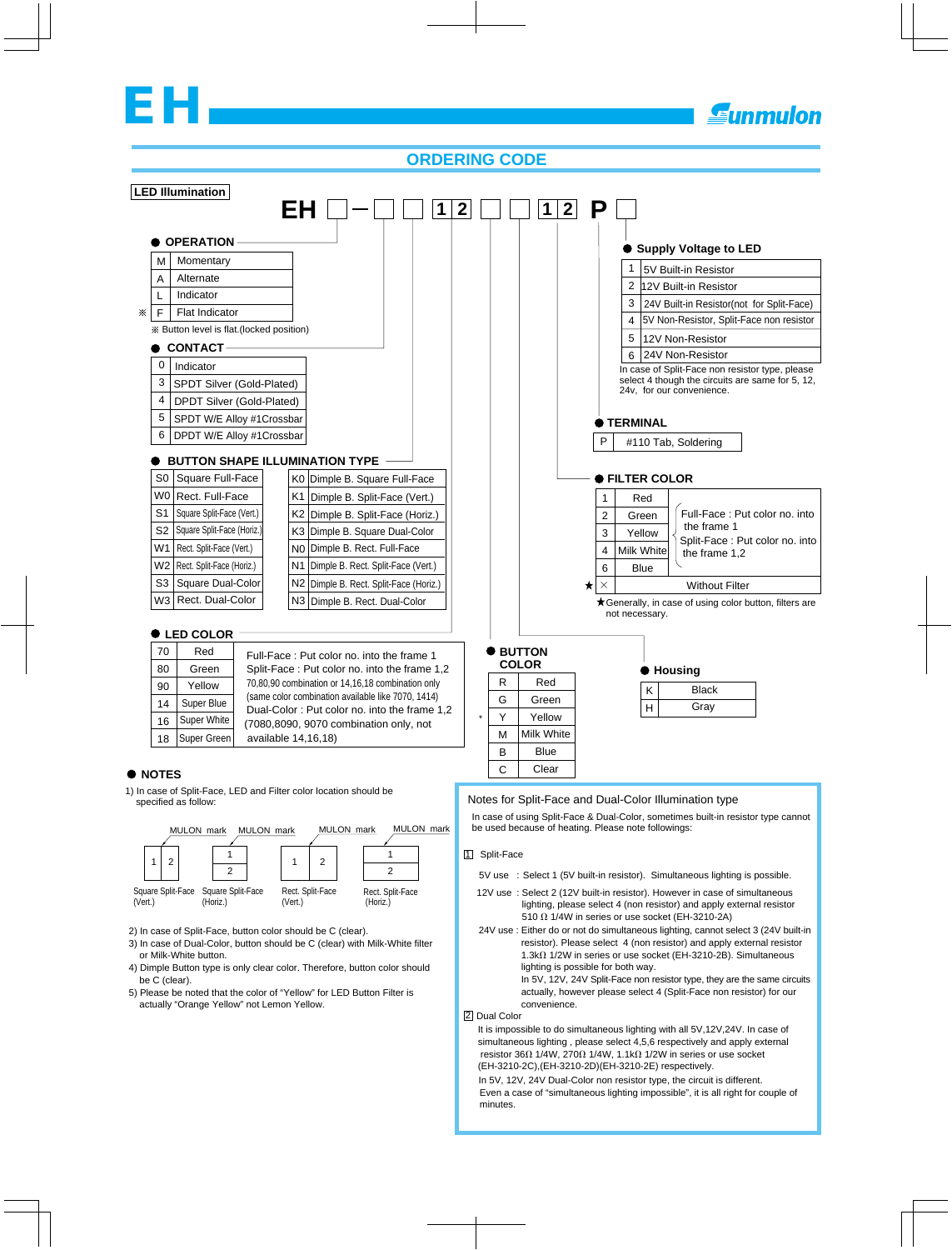## **Gunmulon**

## **ORDERING CODE**

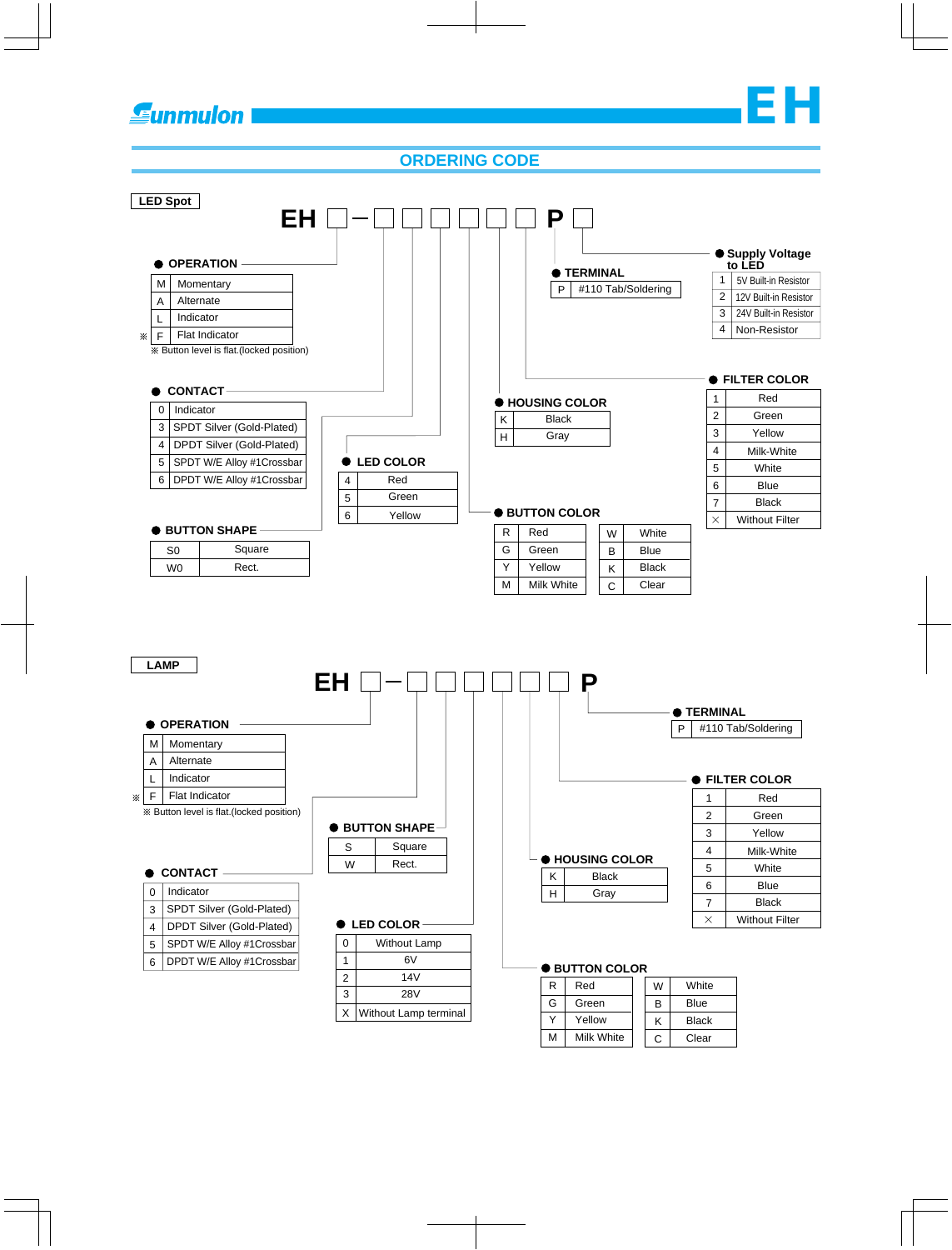## **EH**

**Eunmulon** 

## **ORDERING CODE 2**

It is possible to order individually Light Cartridge and Housing.



2) In case of Split-Face, button color should be C (clear).

(Horiz.)

(Vert.)

3) In case of Dual-Color, button should be C (clear) with Milk-White filter or Milk-White button.

(Vert.)

(Horiz.)

- 4) Dimple Button type is only clear color. Therefore, button color should be C (clear).
- 5) Please be noted that the color of "Yellow" for LED Button Filter is actually "Orange Yellow" not Lemon Yellow.

12V use : Select 2 (12V built-in resistor). However in case of simultaneous

- lighting, please select 4 (non resistor) and apply external resistor 510  $\Omega$  1/4W in series or use socket (EH-3210-2A)
- 24V use : Either do or not do simultaneous lighting, cannot select 3 (24V built-in resistor). Please select 4 (non resistor) and apply external resistor 1.3k $\Omega$  1/2W in series or use socket (EH-3210-2B). Simultaneous lighting is possible for both way.

 In 5V, 12V, 24V Split-Face non resistor type, they are the same circuits actually, however please select 4 (Split-Face non resistor) for our convenience.

2 Dual Color

It is impossible to do simultaneous lighting with all 5V,12V,24V. In case of simultaneous lighting , please select 4,5,6 respectively and apply external resistor 36 $\Omega$  1/4W, 270 $\Omega$  1/4W, 1.1k $\Omega$  1/2W in series or use socket (EH-3210-2C),(EH-3210-2D)(EH-3210-2E) respectively.

Even a case of "simultaneous lighting impossible", it is all right for couple of minutes. In 5V, 12V, 24V Dual-Color non resistor type, the circuit is different.